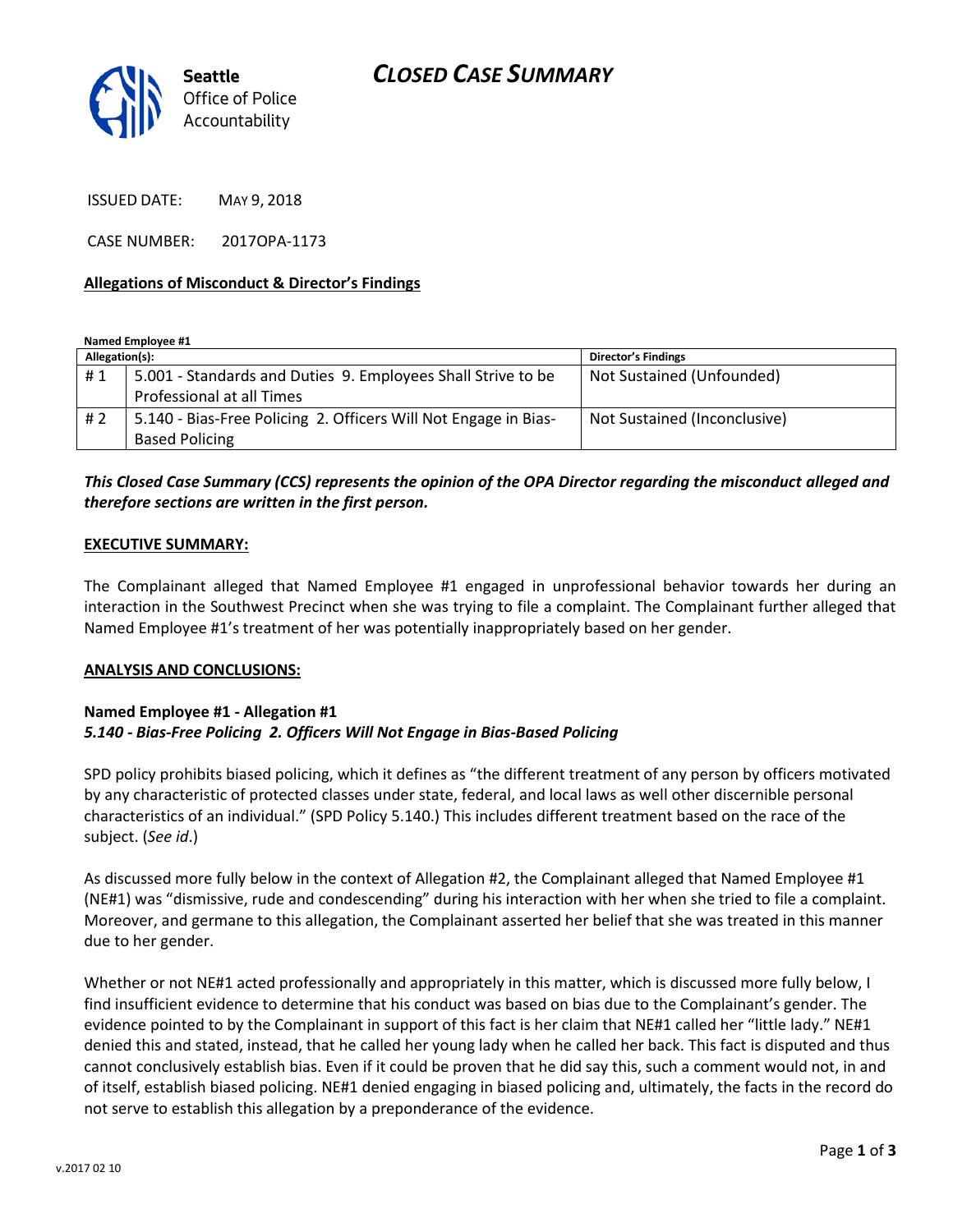

## *CLOSE CASE SUMMARY*

OPA CASE NUMBER: 2017OPA-1173

Accordingly, I recommend that this allegation be Not Sustained – Unfounded.

Recommended Finding: **Not Sustained (Unfounded)**

#### **Named Employee #1 - Allegation #2**

### *5.001 - Standards and Duties 9. Employees Shall Strive to be Professional at all Times*

The Complainant alleged that NE#1 engaged in unprofessional behavior by being "dismissive, rude and condescending" when he refused to take a report from her. The Complainant explained that she came into the Southwest Precinct to report a car prowl. She told OPA that she believed that this car prowl was connected to other incidents that had been occurring around her home. She further believed that all of these matters were related to past incidences of domestic violence that she had suffered.

The Complainant told OPA that when she tried to report these matters to NE#1, he told her that he did not have time to take her report because he had other reports to file. When he said this, the Complainant felt that NE#1 was telling her that her complaint was not important and was not worth his time to take. She stated that NE#1 made it clear from the beginning of their interaction that he was not going to take the time to help her. She stated that she tried to talk NE#1 through what she had experienced and why she was concerned, but he dismissed what she was saying and tried to explain everything away. She then left the precinct.

The Complainant told OPA that she called the precinct back and was connected with NE#1. She alleged that, during this conversation, he referred to her as a "little lady." The Complainant found this term to be demeaning and belittling. The Complainant asked to speak with a supervisor and told OPA that NE#1 told her that they were all "in the field" or "too busy." She stated that a supervisor called her back approximately 15 minutes after she got off the phone with NE#1. She told OPA that the supervisor took her report seriously and was helpful.

NE#1 denied engaging in the conduct alleged by the Complainant. NE#1 stated that he was working as the desk clerk at the Southwest Precinct when he interacted with the Complainant. He was taking a complaint from another individual and asked the Complainant if he could help her. He reported that she told him that she was there to make a complaint. NE#1 recounted that he had five other reports that he was required to write and that he told the Complainant that, given that he only had two hours remaining on his shift, he might not be able to get to her report that day. NE#1 stated that, after he finished with the person he had been helping, he again interacted with the Complainant. He told OPA that they had an approximate four-minute conversation. During that conversation, the Complainant began to tell NE#1 what had happened and NE#1 asked her questions to clarify areas that confused him. He recalled that she detailed her concerns that a car prowl was related to past incidences of domestic violence. NE#1 stated that, at one point, he opined that her belief that her garbage had been purposefully rooted through could have instead been raccoons. NE#1 told OPA that the Complainant then brought up a prior relationship and NE#1 asked her how that was related to the car prowl. NE#1 recalled that the Complainant then stormed out of the precinct and called him a "fucking jerk."

With regards to their interaction, NE#1 told OPA: "So I don't know if she didn't feel that I was emotionally connected. I was—a very busy day answering the phone and taking a ton of paper. I was probably running at warp speed through everything all day long at that point." NE#1 further told OPA that he never said to the Complainant that her report was not worth his time or that it was not important.